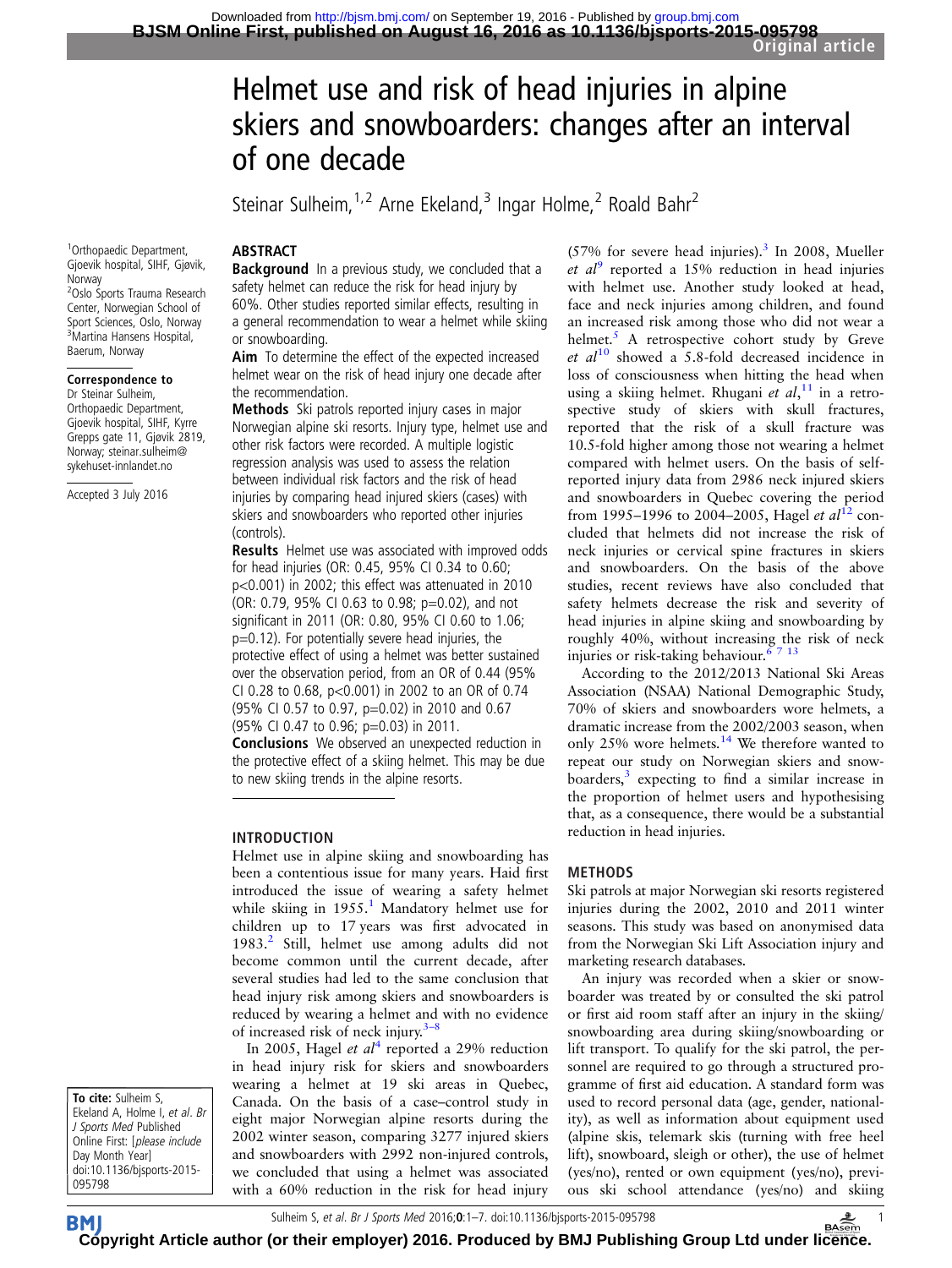ability. Skiing ability was classified into four categories (beginner, intermediate, good or expert) based on self-reported performance of turns.<sup>[1](#page-6-0)</sup>

In addition, recordings were made of whether the injury occurred on the prepared piste, in park areas (terrain parks, areas within the ski resort with jumps, rails, obstacles), off-piste (outside groomed runs) or while taking the ski lift. The anatomical location (ranked from highest to lowest: head, neck, back, chest/tummy, shoulder, arm, wrist, hand, thigh, knee, leg, ankle, foot) and injury type (fracture, sprain, contusion, skin wound, illness) was recorded, as well as whether the patient needed further evaluation and treatment by physician or at a hospital, as assessed by the ski patrol. We defined such patients as potentially severe cases. Facial injuries were included among head injuries, while neck injuries represented a separate category. In cases with multiple injuries to the same person, only the highest ranked injury was recorded. In head injury cases with multiple injuries, we always ranked the head injury as the most severe.

Cases were skiers with injuries to the head, while as controls we used skiers and snowboarders who reported other injuries than head injuries (ie, arm, leg, trunk) at the same ski area in the same year. Fisher's exact tests were used to compare characteristics between groups. We used logistic regression analysis to estimate the relationship between helmet use and head injuries. To select potential confounders, we performed univariate analyses of the relationships to both head injuries and helmet use. Factors with p<0.20 were used as adjustment factors for potential confounding in the logistic models. Owing to the large number of outcomes, it was not necessary to limit the number of variables in the model. A test of interaction between helmet use and study year was performed by adding a cross product term between the two variables together with the two linear terms, adjusting for the other covariates. In addition, we performed individual logistic regression analyses with and without each individual potential confounder to estimate the effect on the helmet use estimate on head injury risk, and we included confounders where the coefficient was 10% or more. A Wald test was used for significance testing. We used SPSS (V.22.0. Armonk, New York, USA) for the analyses. ORs are presented with their 95% CIs. A two-sided  $\alpha$  level of 0.05 was considered statistically significant.

### RESULTS

We recorded 11 108 injured persons, 3276 in 2002, 4396 in 2010 and 3436 in 2011. In 2002, 17.6% of these were head injuries and we observed a 13.1% relative reduction in the proportion of head injuries to  $15.3\%$  in 2010 (p<0.01 vs 2002) and 15.4% in 2011 (p<0.05 vs 2002) (table 1). During the same decade, helmet use increased substantially among injured skiers and snowboarders, from 23.8% in 2002 to 68.1% in 2010 (p<0.001 vs 2002) and 77.1% in 2011 (p<0.001 vs 2002).

Table 1 shows the distribution of injuries in relation to other candidate risk factors in 2002, 2010 and 2011. The proportion of injured skiers and snowboarders who defined themselves as experts increased from 2002 to 2010 ( $p<0.01$  vs 2002) and 2011 (p<0.01 vs 2002). In addition, a greater proportion of injuries occurred in park areas in  $2010$  (p<0.001 vs 2002) and  $2011$  (p<0.001 vs 2002). There were also changes in the equipment used with a greater proportion of injured alpine skiers in 2010 (p<0.01 vs 2002) and 2011 (p<0.01 vs 2002). In the same period, the proportion of injured snowboarders was reduced (p<0.001 vs 2002 in 2010, p<0.001 vs 2002 in 2011), as was that of injured telemark skiers ( $p$ <0.01 vs 2002 in 2010, p<0.01 vs 2002 in 2011). Apart from these changes,

|  | Table 1 Distribution of characteristics associated with injured |  |  |
|--|-----------------------------------------------------------------|--|--|
|  | skiers and snowboarders in 2002, 2010 and 2011                  |  |  |

|                 | 2002 (n=3276) |          |              | 2010 (n=4396) | 2011 (n=3436) |          |  |
|-----------------|---------------|----------|--------------|---------------|---------------|----------|--|
|                 | n             | Per cent | $\mathsf{n}$ | Per cent      | n             | Per cent |  |
| Helmet use      |               |          |              |               |               |          |  |
| Yes             | 780           | 23.8     | 2992         | 68.1          | 2650          | 77.1     |  |
| No              | 2443          | 74.6     | 1000         | 22.7          | 647           | 18.9     |  |
| Unknown         | 53            | 1.6      | 404          | 9.2           | 139           | 4.0      |  |
| Age             |               |          |              |               |               |          |  |
| < 13            | 453           | 13.8     | 682          | 15.5          | 565           | 16.5     |  |
| $13 - 20$       | 1392          | 42.5     | 1540         | 35.0          | 1430          | 41.7     |  |
| >20             | 1393          | 42.5     | 1839         | 41.8          | 1305          | 38.1     |  |
| Unknown         | 38            | 1.2      | 335          | 7.6           | 128           | 3.7      |  |
| Gender          |               |          |              |               |               |          |  |
| Male            | 1965          | 60.0     | 2626         | 59.7          | 2140          | 62.4     |  |
| Female          | 1281          | 39.1     | 1654         | 37.6          | 1273          | 37.1     |  |
| Unknown         | 30            | 0.9      | 116          | 2.6           | 15            | 0.4      |  |
| Nationality     |               |          |              |               |               |          |  |
| Norwegian       | 1717          | 52.4     | 2248         | 51.1          | 1926          | 56.5     |  |
| Swedish         | 634           | 19.4     | 675          | 15.4          | 472           | 13.9     |  |
| <b>Danish</b>   | 661           | 20.2     | 908          | 20.7          | 685           | 20.1     |  |
| Other           | 260           | 7.9      | 418          | 9.5           | 324           | 9.5      |  |
| Unknown         | 4             | 0.1      | 147          | 3.3           | 29            | 0.8      |  |
| Ability         |               |          |              |               |               |          |  |
| Expert          | 448           | 13.3     | 723          | 16.4          | 553           | 16.1     |  |
| Good            | 946           | 28.9     | 1166         | 26.5          | 1076          | 31.4     |  |
| Intermediate    | 963           | 29.4     | 1284         | 29.2          | 979           | 28.6     |  |
| Beginner        | 846           | 25.8     | 829          | 18.9          | 671           | 19.6     |  |
| Unknown         | 73            | 2.2      | 394          | 9.0           | 149           | 4.3      |  |
| Location        |               |          |              |               |               |          |  |
| On piste        | 2468          | 75.3     | 2557         | 58.2          | 2063          | 60.2     |  |
| Off-piste       | 312           | 9.5      | 429          | 9.8           | 316           | 9.2      |  |
| Park area       | 262           | 8.0      | 911          | 20.7          | 841           | 24.5     |  |
| Lift            | 142           | 4.4      | 140          | 3.2           | 113           | 3.2      |  |
| Unknown         | 92            | 2.8      | 298          | 6.8           |               | 2.0      |  |
| Equipment       |               |          |              |               |               |          |  |
| Alpine          | 1607          | 49.1     | 2753         | 62.6          | 2330          | 68.8     |  |
| Snowboard       | 1391          | 42.5     | 1183         | 26.9          | 948           | 27.7     |  |
| <b>Telemark</b> | 179           | 5.5      | 97           | 2.2           | 60            | 1.8      |  |
| Unknown         | 93            | 2.8      | 288          | 6.6           | 28            | 0.8      |  |

only minor differences were observed over the years in the distribution of other characteristics (table 1).

[Table 2](#page-2-0) shows the univariate relationship between head injuries and each of the candidate risk factors in 2002, 2010 and 2011. Head injuries were less common among those wearing a helmet than those not wearing a helmet in 2002 (OR: 0.57, 95% CI 0.45 to 0.73, p<0.001); this difference was less pronounced in 2010 (OR: 0.82, 95% CI 0.68 to 0.99, p<0.05) and 2011 (OR: 0.90, 95% CI 0.77 to 1.11, p=0.21). There was a continuing gender difference with favourable odds for females (OR: 0.70 in 2002, 95% CI 0.58 to 0.85, p<0.001; OR: 0.82 in 2010, 95% CI 0.68 to 0.98, p=0.03; OR: 0.80 in 2011,  $95\%$  CI 0.66 to 0.98, p=0.03). Experienced skiers and snowboarders had greater odds of being head injured in 2002 (OR: 1.43, 95% CI 1.18 to 1.72, p<0.001), 2010 (OR: 1.22, 95% CI 1.03 to 1.47, p=0.03) and 2011 (OR: 1.25, 95% CI 1.02 to 1.52, p=0.03). Previous skiing instruction was not associated with the proportion of head injuries at any time.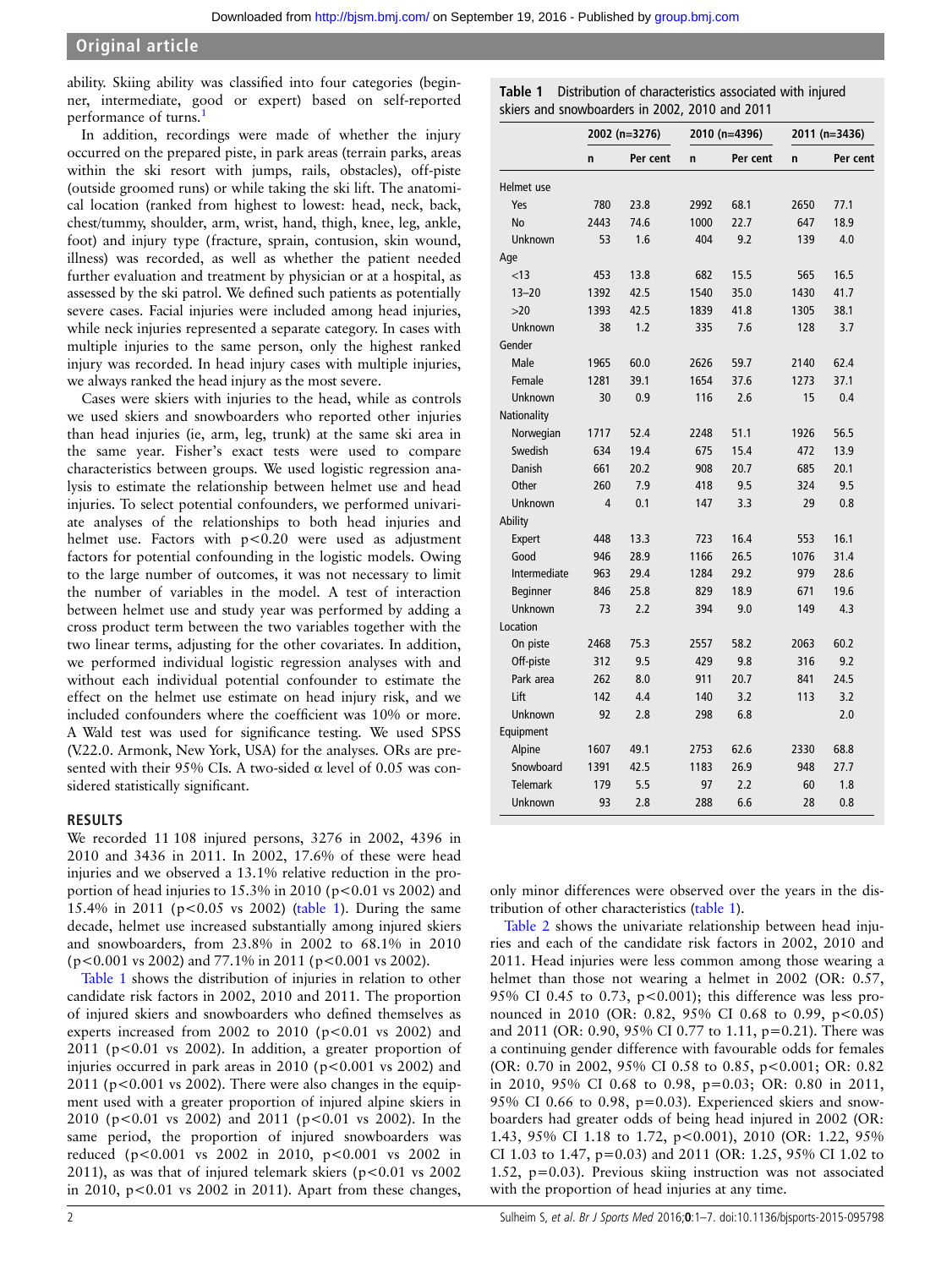<span id="page-2-0"></span>Table 2 Univariate comparison of relationship between candidate risk factors and head injuries

|                       | 2002 (578/3276)            |                        |             | 2010 (673/4396) |                            |                        | 2011 (530/3436) |         |                            |                        |             |         |
|-----------------------|----------------------------|------------------------|-------------|-----------------|----------------------------|------------------------|-----------------|---------|----------------------------|------------------------|-------------|---------|
|                       | <b>Head injured</b><br>(n) | <b>Controls</b><br>(n) | Per<br>cent | p Value         | <b>Head injured</b><br>(n) | <b>Controls</b><br>(n) | Per<br>cent     | p Value | <b>Head injured</b><br>(n) | <b>Controls</b><br>(n) | Per<br>cent | p Value |
| Helmet use            |                            |                        |             | < 0.001         |                            |                        |                 | 0.03    |                            |                        |             | 0.21    |
| Yes                   | 96 (17)                    | 684 (26)               | 12.3        |                 | 455 (72)                   | 2487 (76)              | 15.5            |         | 400 (79)                   | 2206 (87)              | 15.3        |         |
| <b>No</b>             | 476                        | 1967                   | 19.5        |                 | 179                        | 806                    | 18.2            |         | 107                        | 534                    | 16.7        |         |
| Age                   |                            |                        |             | 0.85            |                            |                        |                 | 0.72    |                            |                        |             | 0.65    |
| $<$ 13                | 78 (67)                    | 375 (70)               | 17.2        |                 | 112 (90)                   | 552 (95)               | 16.9            |         | 90 (91)                    | 468 (96)               | 16.1        |         |
| $13 - 20$             | 249 (12)                   | 1143 (22)              | 17.9        |                 | 234 (73)                   | 1273 (75)              | 15.5            |         | 219 (87)                   | 1195 (84)              | 15.5        |         |
| $>20$                 | 237(5)                     | 1156 (15)              | 17.0        |                 | 291 (53)                   | 1509 (66)              | 16.2            |         | 196 (60)                   | 1088 (66)              | 15.3        |         |
| Gender                |                            |                        |             | < 0.001         |                            |                        |                 | 0.03    |                            |                        |             | 0.01    |
| Male                  | 385 (19)                   | 1580 (29)              | 19.6        |                 | 437 (72)                   | 2139 (75)              | 17.0            |         | 356 (73)                   | 1759 (78)              | 16.6        |         |
| Female                | 187 (12)                   | 1094 (21)              | 14.6        |                 | 233 (68)                   | 1377 (72)              | 14.5            |         | 174 (72)                   | 1084 (76)              | 13.8        |         |
| Nationality           |                            |                        |             | < 0.001         |                            |                        |                 | < 0.001 |                            |                        |             | 0.05    |
| Norwegian             | 345 (18)                   | 1372 (25)              | 20.1        |                 | 391 (70)                   | 1815 (75)              | 17.7            |         | 320 (75)                   | 1580 (79)              | 16.8        |         |
| Swedish               | 79 (16)                    | 555 (33)               | 12.5        |                 | 104 (71)                   | 556 (74)               | 15.8            |         | 76 (75)                    | 391 (80)               | 16.3        |         |
| Danish                | 105(12)                    | 556 (22)               | 15.9        |                 | 101 (70)                   | 789 (73)               | 11.3            |         | 84 (74)                    | 587 (78)               | 12.5        |         |
| Other                 | 45 (14)                    | 215(17)                | 17.3        |                 | 72 (65)                    | 333 (68)               | 17.8            |         | 46 (65)                    | 270 (66)               | 14.6        |         |
| Skiing ability        |                            |                        |             | < 0.001         |                            |                        |                 | 0.04    |                            |                        |             | 0.02    |
| Expert                | 108 (20)                   | 340 (29)               | 24.1        |                 | 123 (76)                   | 591 (79)               | 17.2            |         | 94 (82)                    | 451 (85)               | 17.2        |         |
| Good                  | 184 (11)                   | 762 (28)               | 19.5        |                 | 195 (71)                   | 956 (75)               | 16.9            |         | 174 (74)                   | 891 (79)               | 16.3        |         |
| Interm                | 147 (16)                   | 816 (22)               | 15.3        |                 | 199 (67)                   | 1059 (73)              | 15.8            |         | 132 (67)                   | 833 (77)               | 13.7        |         |
| Beginner              | 121(21)                    | 725 (24)               | 14.3        |                 | 111 (69)                   | 700 (72)               | 13.7            |         | 89 (85)                    | 572 (77)               | 13.5        |         |
| Location              |                            |                        |             | < 0.001         |                            |                        |                 | 0.007   |                            |                        |             | 0.023   |
| On piste              | 395 (16                    | 2073 (24)              | 16.0        |                 | 365 (69)                   | 2147 (72)              | 14.5            |         | 295 (78)                   | 1740 (76)              | 14.5        |         |
| Off-piste             | 52 (17)                    | 260 (31)               | 16.7        |                 | 82 (82)                    | 373 (82)               | 18.0            |         | 41 (69)                    | 283 (83)               | 12.7        |         |
| Park area             | 70 (11)                    | 192 (35)               | 26.7        |                 | 155 (70)                   | 772 (80)               | 16.7            |         | 155 (76)                   | 687 (81)               | 18.4        |         |
| Lift                  | 38 (22)                    | 104 (34)               | 23.0        |                 | 35 (80)                    | 104 (75)               | 25.1            |         | 26(72)                     | 92 (81)                | 21.6        |         |
| Equipment             |                            |                        |             | 0.49            |                            |                        |                 | 0.97    |                            |                        |             | 0.03    |
| Alpine                | 287 (20)                   | 1320 (26)              | 17.9        |                 | 432 (75)                   | 2278 (77)              | 15.9            |         | 381 ((79)                  | 1916 (84)              | 16.6        |         |
| Snowboard             | 245 (12)                   | 1146 (25)              | 17.6        |                 | 184 (65)                   | 981 (70)               | 15.8            |         | 122 (70)                   | 817 (75)               | 13.0        |         |
| <b>Telemark</b>       | 32(3)                      | 147(17)                | 17.9        |                 | 14(71)                     | 80 (72)                | 14.9            |         | 11(40)                     | 49 (82)                | 18.3        |         |
| Rented<br>equipment   |                            |                        |             | 0.02            |                            |                        |                 | 0.13    |                            |                        |             | 0.26    |
| Yes                   | 162 (18)                   | 896 (24)               | 15.3        |                 | 171 (72)                   | 1009 (74)              | 14.5            |         | 140 (82)                   | 835 (80)               | 14.4        |         |
| No                    | 400 (15)                   | 1743 (26)              | 18.7        |                 | 443 (73)                   | 2250 (75)              | 16.5            |         | 352 (80)                   | 1851 (81)              | 16.0        |         |
| Skiing<br>instruction |                            |                        |             | 1.00            |                            |                        |                 | 0.14    |                            |                        |             | 0.65    |
| Yes                   | 180 (17)                   | 838 (29)               | 17.7        |                 | 151 (75)                   | 912 (82)               | 14.2            |         | 134 (89)                   | 720 (87)               | 15.7        |         |
| No                    | 362 (15)                   | 1691 (23)              | 17.6        |                 | 402 (73)                   | 2081 (71)              | 16.2            |         | 303 (75)                   | 1718 (77)              | 15.0        |         |

\*p Values are shown for Fisher's exact test between the head injured and control groups.

†Numbers in parentheses represent the percentage with a helmet in the case and control groups, respectively. The column percentages represent the proportion of total cases (sum of controls and cases) with known helmet use that suffered a head injury.

In [table 3](#page-3-0), we compare potential risk factors for potentially severe head injuries. Of the 1781 head injuries recorded, 925 were classified as potentially severe, 262 in 2002 (45.3%), 387 in 2010 (56.2%) and 276 in 2011 (52.1%). In 2002, wearing a helmet improved the odds for potentially severe head injuries (OR: 0.50, 95% CI 0.35 to.70, p<0.001); this effect was attenuated in 2010 (OR: 0.70, 95% CI 0.62 to 0.85, p<0.001), and 2011 (OR: 0.77, 95% CI 0.56 to 1.00, p=0.06). There was a higher proportion of potentially severe head injuries in injured older skiers and snowboarders (>13 years) compared to younger (OR: 1.57 in 2002, 95% CI 1.01 to 0.2.45, p=0.04; OR: 1.77 in 2010, 95% CI 1.27 to 2.46, p<0.001; OR: 1.20 in 2011, 95% CI 0.97 to 1.64, p=0.32). Also, skiing ability seems to be associated with the odds for potentially severe head injuries, with good and expert skiers and snowboarders consistently having worse odds (OR: 1.38 in 2002, 95% CI 0.1.07 to

0.1.79,  $p < 0.01$ ; in 2010: 1.25, 95% CI 1.01 to 1.54,  $p < 0.05$ ; (OR: 1.66 in 2011, 95% CI 1.09 to 2.56. p=0.01).

[Table 4](#page-4-0) shows the relationship between participant characteristics and odds for head injuries in 2001, 2010 and 2011 analysed using multiple logistic regression analyses. Helmet use was associated with favourable odds for head injuries (OR: 0.45, 95% CI 0.34 to 0.60; p<0.001) in 2002; this effect was attenuated in 2010 (OR: 0.79, 95% CI 0.63 to 0.98; p=0.02), and not significant in 2011 (OR: 0.80, 95% CI 0.60 to 1.06; p=0.12), when adjusted for potential confounders (age, sex, nationality, skiing ability, location and equipment). The test of interaction between helmet use and study year was statistically significant ( $p=0.001$ ). The associations with age, gender and ability were also weakened.

For potentially severe head injuries, the protective effect of using a helmet was better sustained over the observation period,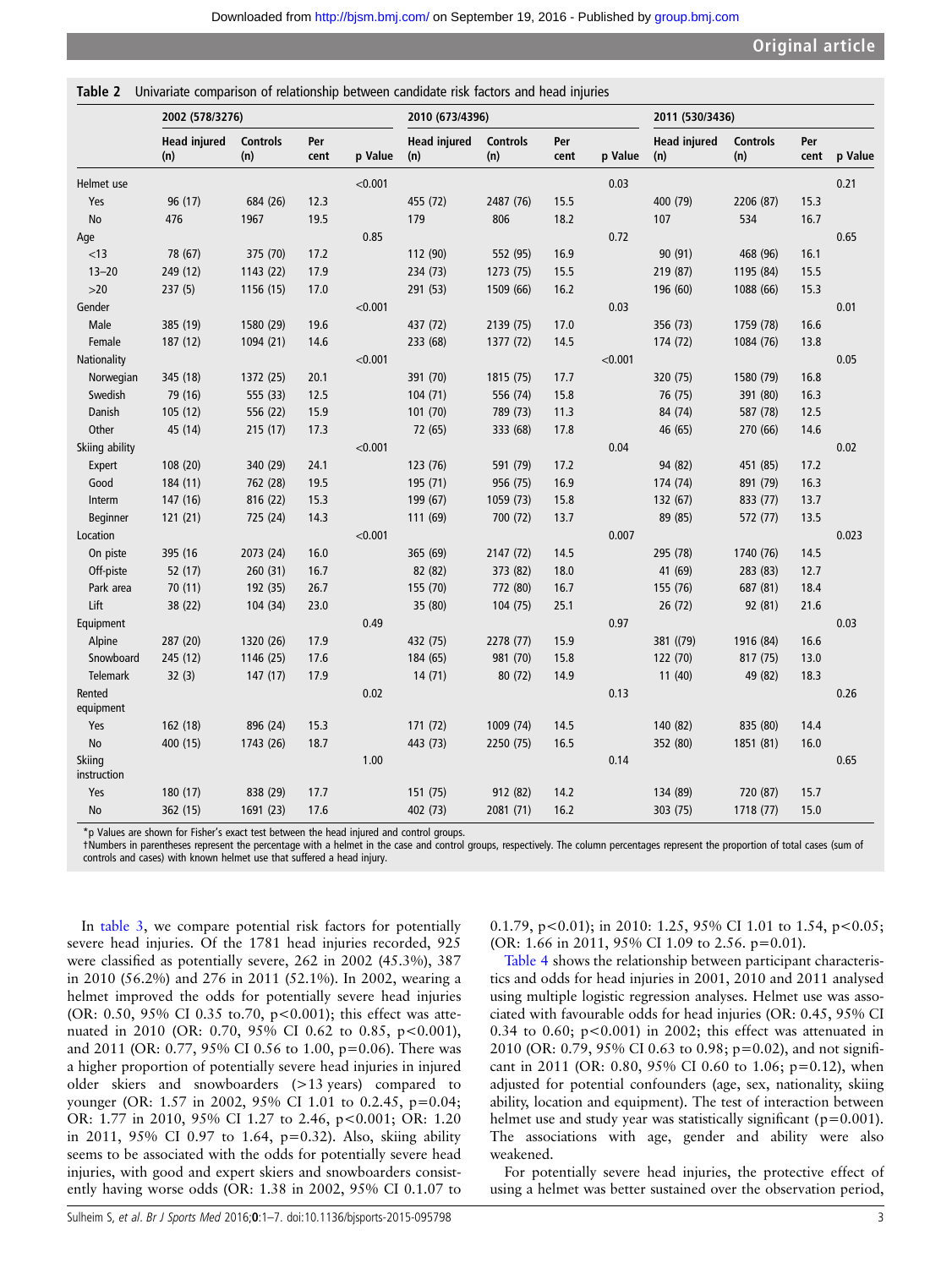<span id="page-3-0"></span>Original article

Table 3 Univariate comparison of relationship between candidate risk factor and cases with potentially severe head injuries

|                    | 2002 (262/3276) |          |         | 2010 (387/4396) |          |         | 2011 (276/3436) |          |         |
|--------------------|-----------------|----------|---------|-----------------|----------|---------|-----------------|----------|---------|
|                    | Cases (n)       | Per cent | p Value | Cases (n)       | Per cent | p Value | Cases (n)       | Per cent | p Value |
| Helmet use         |                 |          | < 0.001 |                 |          | < 0.001 |                 |          | 0.06    |
| Yes                | 37 (14)         | 4.7      |         | 247 (63)        | 8.3      |         | 201 (73)        | 7.7      |         |
| No                 | 223             | 9.1      |         | 124             | 12.6     |         | 64              | $10.0$   |         |
| Age                |                 |          | 0.09    |                 |          | < 0.001 |                 |          | 0.68    |
| < 13               | 25(72)          | 5.5      |         | 46 (97)         | 6.9      |         | 43 (95)         | 7.7      |         |
| $13 - 20$          | 116(9)          | 8.3      |         | 118 (82)        | 7.8      |         | 105 (81)        | 7.4      |         |
| $>20$              | 117(7)          | 8.4      |         | 209 (54)        | 11.6     |         | 117 (60)        | 9.1      |         |
| Gender             |                 |          | < 0.001 |                 |          | 0.13    |                 |          | 0.05    |
| Male               | 187 (16)        | 9.5      |         | 247 (68)        | 9.5      |         | 186 (72)        | $8.8\,$  |         |
| Female             | 75 (10)         | 5.9      |         | 137 (72)        | 8.5      |         | 90(60)          | 7.2      |         |
| Nationality        |                 |          | 0.003   |                 |          | < 0.001 |                 |          | 0.008   |
| Norwegian          | 161 (16)        | 9.4      |         | 216 (65)        | 9.8      |         | 157 (75)        | 8.3      |         |
| Swedish            | 35(8)           | 5.5      |         | 70 (69)         | 10.6     |         | 48 (73)         | 10.3     |         |
| Danish             | 41(7)           | 6.2      |         | 50 (64)         | 5.6      |         | (44/65)         | 6.6      |         |
| Other              | 25(24)          | 9.6      |         | 50 (76)         | 12.3     |         | 27(62)          | 8.5      |         |
| Skiing ability     |                 |          | 0.004   |                 |          | 0.20    |                 |          | 0.002   |
| Expert             | 48 (21)         | 10.7     |         | 72 (84)         | 10.1     |         | 53 (80)         | 9.7      |         |
| Good               | 90(10)          | 9.5      |         | 111 (79)        | 9.6      |         | 100(73)         | 9.4      |         |
| Intermediate       | 69 (11)         | 7.2      |         | 116 (60)        | 9.2      |         | 65 (72)         | 6.7      |         |
| Beginner           | 50 (18)         | 5.9      |         | 67 (46)         | 8.2      |         | 40 (65)         | 6.1      |         |
| Equipment          |                 |          | 0.55    |                 |          | 0.73    |                 |          | 0.07    |
| Alpine             | 120 (15)        | 7.5      |         | 250 (68)        | 9.2      |         | 200 (72)        | 8.7      |         |
| Snowboard          | 121(13)         | 8.7      |         | 102 (73)        | 8.8      |         | 61(71)          | 6.5      |         |
| Telemark           | 15(0)           | 8.4      |         | 11(70)          | 11.8     |         | 8(65)           | 13.3     |         |
| Location           |                 |          | < 0.005 |                 |          | 0.02    |                 |          | < 0.001 |
| On piste           | 189 (13)        | 7.6      |         | 210 (62)        | 8.4      |         | 142 (67)        | 5.3      |         |
| Park area          | 33(6)           | 12.6     |         | 92 (85)         | 9.9      |         | 97 (78)         | 11.5     |         |
| Off-piste          | 18(17)          | 5.7      |         | 52 (75)         | 11.4     |         | 22(74)          | 6.8      |         |
| Lift               | 16(0)           | 11.3     |         | 16(75)          | 11.5     |         | 11(72)          | 9.3      |         |
| Rented equipment   |                 |          | 0.08    |                 |          | 0.11    |                 |          | 0.04    |
| Yes                | 72 (17)         | $6.8\,$  |         | 98 (71)         | 8.3      |         | 64 (81)         | $6.6\,$  |         |
| No                 | 185 (12)        | 8.6      |         | 258 (77)        | 9.6      |         | 192 (81)        | 8.7      |         |
| Skiing instruction |                 |          | 0.13    |                 |          | 0.01    |                 |          | 0.21    |
| Yes                | 70 (14)         | 6.9      |         | 77 (73)         | 7.2      |         | 74 (85)         | 8.7      |         |
| No                 | 173 (12)        | 8.4      |         | 241 (72)        | 9.7      |         | 156 (78)        | 7.7      |         |

\*p Values are from Fisher's exact tests comparing skiers with and without each of the factors.

†Numbers in parentheses represent the percentage with a helmet in the case and control groups, respectively. The column percentages represent the proportion of total cases (sum of controls and cases) with known helmet use that suffered a potentially severe head injury.

from an OR of 0.44 (95% CI 0.28 to 0.68, p<0.001) in 2002 to an OR of 0.74 (95% CI 0.57 to 0.97, p=0.02) in 2010 and 0.67 (95% CI 0.47 to 0.96; p=0.03) in 2011, adjusted for the same potential confounders [\(table 5](#page-5-0)). The test of interaction between helmet use and study year was statistically significant  $(p=0.038)$ . The gender difference was attenuated during the same period. The location of the incident seemed to matter, with worse odds for potentially severe head injuries in park areas compared to groomed slopes [\(table 5](#page-5-0)).

## **DISCUSSION**

The main finding of this study was that helmet use among injured skiers and snowboarders has increased more than threefold from 2002 (23.8%) to 2011 (77.1%), but that the relative reduction in the proportion of head injuries over the same period was smaller than anticipated (from 17.6% to 15.4%). Also, the results show that the helmet effect was attenuated over the decade in question; the OR for head injury when the skier

or snowboarder wore a helmet was reduced by 55% in 2002 compared to only 21% and 20% in 2010 and 2011.

Recent decades have seen dramatic changes in alpine skiing equipment, especially with the carving skis and twin-tip skis, opening new possibilities for acrobatic skiing moves, possibly with increased injury risk.<sup>[15](#page-6-0)</sup> The park areas have gone through an extreme development over the past decade, high jumps and other obstacles raising concerns about the potential for severe injuries from high-impact crashes. Our data document an increase in the number and proportion of injured persons in park areas from 8% in 2002 to 21% and 25% in 2010 and 2011. In the same period, the proportion of expert and good skiers has increased. Therefore, it is possible that an increased number of skilled skiers performing more risky moves has led to an increased injury risk in snow parks over the observed decade.

The study shows that the likelihood of potentially severe head injuries by location was greater in snow parks relative to other areas, and does not appear to have changed much over the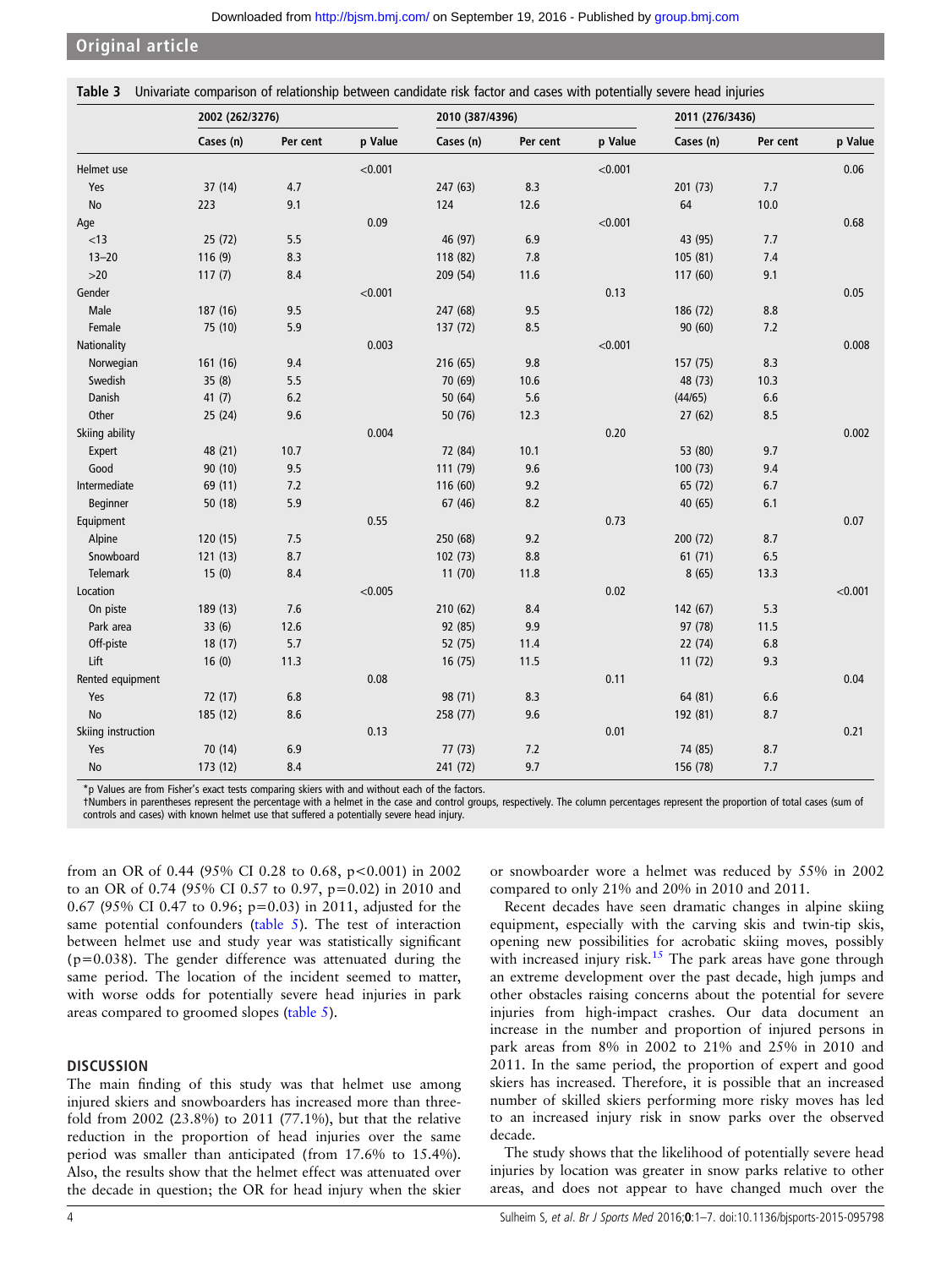<span id="page-4-0"></span>

| Table 4 Multiple logistic regression analyses of relationship between head injuries and potential risk factors in 2002, 2010 and 2011 |  |  |  |  |  |  |
|---------------------------------------------------------------------------------------------------------------------------------------|--|--|--|--|--|--|
|---------------------------------------------------------------------------------------------------------------------------------------|--|--|--|--|--|--|

|               | 2002 (578/3276)     |         | 2010 (673/4396)     |         | 2011 (530/3436)       |         |  |
|---------------|---------------------|---------|---------------------|---------|-----------------------|---------|--|
|               | OR (95% CI)         | p Value | OR (95% CI)         | p Value | OR (95% CI)           | p Value |  |
| Helmet use    |                     | < 0.001 |                     | 0.02    |                       | 0.13    |  |
| No            | $\mathbf{1}$        |         | 1                   |         | $\mathbf{1}$          |         |  |
| Yes           | 0.45 (0.34 to 0.60) |         | 0.79 (0.63 to 0.98) |         | 0.80 (0.60 to 1.06)   |         |  |
| Age           |                     | 0.002   |                     | 0.03    |                       | 0.78    |  |
| < 13          | 1                   |         | 1                   |         | 1                     |         |  |
| $13 - 20$     | 0.69 (0.49 to 0.96) |         | 0.80 (0.61 to 1.06) |         | 0.89 (0.65 to 1.23)   |         |  |
| $>20$         | 0.55 (0.39 to 0.78) |         | 0.90 (0.68 to 1.20) |         | 0.93 (0.66 to 1.29)   |         |  |
| Gender        |                     | 0.003   |                     | 0.02    |                       | 0.10    |  |
| Male          | 1                   |         | $\mathbf{1}$        |         | $\mathbf{1}$          |         |  |
| Female        | 0.72 (0.59 to 0.90) |         | 0.78 (0.64 to 0.95) |         | 0.89 (0.65 to 1.22)   |         |  |
| Nationality   |                     | 0.002   |                     | 0.006   |                       | 0.02    |  |
| Norwegian     | $\mathbf{1}$        |         | $\mathbf{1}$        |         | $\mathbf{1}$          |         |  |
| Swedish       | 0.58 (0.44 to 0.77) |         | 0.90 (0.70 to 1.17) |         | 0.98 (0.72 to 1.35)   |         |  |
| <b>Danish</b> | 0.80 (0.61 to 1.06) |         | 0.62 (0.47 to 0.81) |         | 0.70 (0.49 to 0.99)   |         |  |
| Other         | 0.78 (0.53 to 1.14) |         | 0.95 (0.69 to 1.13) |         | 0.82 (0.65 to 1.04)   |         |  |
| Ability       |                     | < 0.001 |                     | 0.77    |                       | 0.32    |  |
| Expert        | 1                   |         | $\mathbf{1}$        |         | $\mathbf{1}$          |         |  |
| Good          | 0.78 (0.58 to 1.03) |         | 1.13 (0.80 to 1.37) |         | 1.01 (0.74 to 1.37)   |         |  |
| Intermediate  | 0.55 (0.41 to 0.75) |         | 1.02 (0.77 to 1.34) |         | 0.73 (0.56 to 0.94)   |         |  |
| Beginner      | 0.55 (0.39 to 0.76) |         | 0.91 (0.65 to 1.25) |         | 0.92 (0.61 to 1.37)   |         |  |
| Location      |                     | < 0.005 |                     | 0.03    |                       | 0.17    |  |
| On piste      | 1                   |         | 1                   |         | $\mathbf{1}$          |         |  |
| Off-piste     | 0.96 (0.69 to 1.34) |         | 0.95 (0.74 to 1.24) |         | $0.77$ (0.53 to 1.13) |         |  |
| Park area     | 1.80 (1.30 to 2.48) |         | 1.18 (0.88 to 1.58) |         | 1.16 (0.90 to 1.50)   |         |  |
| Lift          | 1.94 (1.04 to 3.65) |         | 2.35 (1.06 to 5.26) |         | 1.47 (0.63 to 3.42)   |         |  |
| Equipment     |                     | 0.12    |                     | 0.12    |                       | 0.04    |  |
| Alpine        | 1                   |         | $\mathbf{1}$        |         | $\mathbf{1}$          |         |  |
| Snowboard     | 0.79 (0.63 to 0.98) |         | 0.90 (0.73 to 1.14) |         | 0.72 (0.56 to 0.94)   |         |  |
| Telemark      | 0.61 (0.45 to 1.06) |         | 0.75 (0.39 to 1.42) |         | 0.90 (0.41 to 1.98)   |         |  |

years. So, despite the trend for higher relative injury risks in park areas, the risk of head injury cases compared to controls over the actual period decreased. We observed a similar trend with an increased proportion of injured alpine skiers, while the proportion of alpine skiers with head injury was relatively stable over the same period. In other words, park areas appear to have become safer in terms of head injuries, while they are getting less safe generally. This apparent disassociation may be the result of the large increase in the proportion of helmeted skiers and snowboarders. However, it should be noted that all these changes are relative within the injured population. Further studies are necessary to classify injury patterns in the parks, and continuous preventive efforts are needed to limit injury severity.

More injured skiers and snowboarders classified themselves as good or expert in 2010 and 2011 than in 2002. In our previous study, $3$  we asked control skiers and snowboarders about risktaking behaviour, and compared it with helmet wear. We saw that expert skiers and risk-takers were more likely to wear a helmet. A study by Buller et  $al^{16}$  $al^{16}$  $al^{16}$  found that the highest proportion with helmets was among expert skiers and snowboarders. Ružić and Tudor $^{17}$  $^{17}$  $^{17}$  also made similar observations, while others have found no evidence of risk compensation among helmet wearers.<sup>18</sup> <sup>1[9](#page-6-0)</sup> Mueller *et al*<sup>9</sup> found a poor helmet correlation among head-injured grown female skiers, indicating that helmeted skiers continue to take risks, while unhelmeted skiers gradually ski less risky. If this were a factor in our study, it could help explain the results, as it would lead to a higher injury rate among helmet users and even the attenuated gender difference in injury risk observed over the decade.

In our study, we observed a trend that severe head injuries occurred more frequently in adult skiers and snowboarders. In 2010 and 2011, potentially severe head injuries occurred more often among Norwegian and Swedish skiers than Danish skiers, possibly because the latter are less skilled and ski more cautiously. Thus, skiing ability also seems to be associated with risk of potential severe head injuries, with the good and expert skiers and snowboarders at highest risk.

We have conducted the study in the same skiing areas, and the ski patrol registration system remains the same, as well as the injury registration form used. Recall bias is not likely, since the ski patrol made the injury interviews on the spot, typically only a few minutes after the injury occurred. Nevertheless, except for skiing ability, $20$  we have not carried out any reliability studies, so we do not know the degree of misclassification errors. Although we do not know how a stressful injury situation may have affected how skiers reported their skiing ability or skiing instruction, most other factors (including helmet status) could be observed directly by the ski patrol.

Still, there are some issues that should be borne in mind when interpreting the results of the current study. One limitation is that we used skiers and snowboarders with other injuries as controls, as was done in most previous studies to estimate the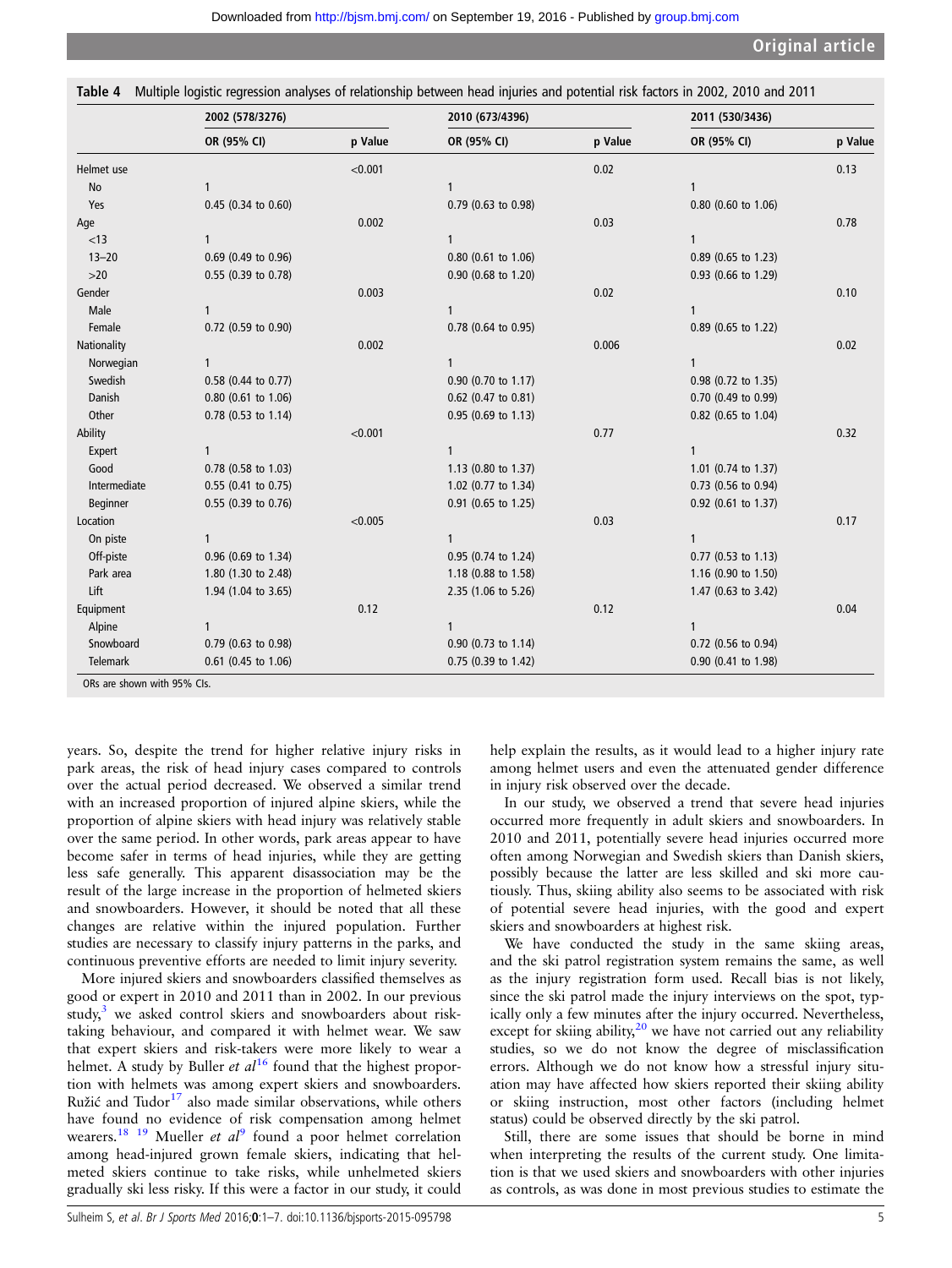# <span id="page-5-0"></span>Original article

| Table 5<br>and 2011 |                 | Multiple logistic regression analyses of relationship between potentially severe head injuries and potential risk factors in 2002, 2010 |                 |
|---------------------|-----------------|-----------------------------------------------------------------------------------------------------------------------------------------|-----------------|
|                     | 2002 (262/3276) | 2010 (387/4396)                                                                                                                         | 2011 (276/3436) |

|              | 2002 (262/3276)     |         | 2010 (387/4396)       |         | 2011 (276/3436)     |         |  |
|--------------|---------------------|---------|-----------------------|---------|---------------------|---------|--|
|              | OR (95% CI)         | p value | OR (95% CI)           | p Value | OR (95% CI)         | p Value |  |
| Helmet use   |                     | < 0.001 |                       | 0.03    |                     | 0.03    |  |
| No           | 1                   |         | 1                     |         | 1                   |         |  |
| Yes          | 0.44 (0.28 to 0.68) |         | 0.74 (0.57 to 0.97)   |         | 0.67 (0.47 to 0.96) |         |  |
| Age          |                     | 0.58    |                       | 0.003   |                     | 0.73    |  |
| < 13         | $\mathbf{1}$        |         | 1                     |         | $\mathbf{1}$        |         |  |
| $13 - 20$    | 1.26 (0.71 to 2.24) |         | 1.02 (0.69 to 1.49)   |         | 0.91 (0.59 to 1.40) |         |  |
| $>20$        | 1.11 (0.62 to 1.98) |         | 1.16 (1.07 to 2.29)   |         | 1.04 (0.66 to 1.64) |         |  |
| Gender       |                     | 0.003   |                       | 0.45    |                     | 0.30    |  |
| Male         | $\mathbf{1}$        |         | 1                     |         | 1                   |         |  |
| Female       | 0.63 (0.46 to 0.86) |         | 0.83 (0.65 to 1.06)   |         | 0.85 (0.62 to 1.15) |         |  |
| Nationality  |                     | 0.03    |                       | 0.001   |                     | 0.59    |  |
| Norwegian    | $\mathbf{1}$        |         | 1                     |         | $\mathbf{1}$        |         |  |
| Swedish      | 0.54 (0.35 to 0.83) |         | 1.1 (0.74 to 1.38)    |         | 1.18 (0.80 to 1.76) |         |  |
| Danish       | 0.77 (0.50 to 1.21) |         | 0.49 (0.34 to 0.71)   |         | 0.82 (0.51 to 1.13) |         |  |
| Other        | 1.00 (0.60 to 1.70) |         | 1.05 (0.68 to 1.52)   |         | 0.94 (0.53 to 1.63) |         |  |
| Ability      |                     | 0.12    |                       | 0.99    |                     | 0.29    |  |
| Expert       | $\mathbf{1}$        |         | 1                     |         | $\mathbf{1}$        |         |  |
| Good         | 0.93 (0.62 to 1.38) |         | 1.04 (0.75 to 1.44)   |         | 1.17 (0.78 to 1.73) |         |  |
| Intermediate | 0.68 (0.44 to 1.05) |         | 1.04 (0.74 to 1.46)   |         | 0.82 (0.52 to 1.28) |         |  |
| Beginner     | 0.62 (0.38 to 1.03) |         | 1.02 (0.68 to 1.52)   |         | 0.88 (0.51 to 1.53) |         |  |
| Location     |                     | 0.002   |                       | 0.05    |                     | 0.04    |  |
| On piste     |                     |         | 1                     |         | 1                   |         |  |
| Off-piste    | 0.65 (0.38 to 1.10) |         | 1.24 (0.90 to 1.69)   |         | 0.85 (0.52 to 1.42) |         |  |
| Park area    | 1.41 (0.92 to 2.16) |         | 1.42 (1.00 to 2.05)   |         | 1.58 (1.15 to 2.18) |         |  |
| Lift         | 2.50 (1.58 to 5.12) |         | 1.76 (0.34 to 3.97)   |         | 1.21 (0.45 to 2.01) |         |  |
| Equipment    |                     | 0.62    |                       | 0.59    |                     | 0.13    |  |
| Alpine       | 1                   |         | 1                     |         | 1                   |         |  |
| Snowboard    | 0.88 (0.64 to 1.22) |         | $0.85$ (0.66 to 1.11) |         | 0.69 (0.49 to 0.92) |         |  |
| Telemark     | 0.67 (0.36 to 1.24) |         | 0.92 (0.46 to 1.86)   |         | 1.40 (0.60 to 3.25) |         |  |

protective effect of cycling helmets, $21$  The assumption is that whether a fall causes injury to the head or to another body part is influenced by helmet status, and these injured groups can therefore be compared to assess the protective effect of the helmet. However, this estimate can be confounded by a number of other factors. In our previous study, $3$  we therefore also included an uninjured control group from the same skiing areas. When we compared the results between the injured and the uninjured control groups, the helmet effect was essentially the same. This lends support to the current risk estimates reported.

Head injuries combined with other injuries were rare (2–3% of cases), but as these could potentially bias the helmet effect estimates, we also performed sensitivity analyses excluding these cases. There was essentially no change in the risk estimates reported (data not shown).

It would have been preferable to include data from all ski seasons between 2002 through 2011. Unfortunately, data for 2003 through 2009 were not available.

Another issue is the helmet quality. We have not tested or evaluated the helmets of the skiers or snowboarders in this study. Nevertheless, all helmets rented out or sold in Norway are CE-certified.

The large change in helmet use among injured people in the slopes was age-related. We observed an increase in helmet

wear in our injured control group among skiers and snowboarders under the age of 13 from 70% to 96% over the decade, compared to from 22% to 84% for age 13 to 20 and from 15% to 66% for those over 20 years. We have adjusted for ability and age in our regression analyses, but it may be important to note that helmet wear was already high among children.

Research methods to assess the effect of protective equipment could be improved. Using exposure-adjusted injury rates would be valuable. Better quality medical injury data are desirable. This could be achieved by better medical education of ski patrol, as well as better cooperation with local hospitals for medical data exchange. Injury forms should be adapted to capture new trends in skiing and snowboarding, as well as information on new injury patterns. Hypotheses around behavioural change and helmet impact performance represent potential areas for future research. Capturing injury-free accidents could also provide important information.

In conclusion, even if the reduction in the proportion of head injuries was smaller than expected, there was a reduction. Also, the results show that, although less pronounced than in 2002, the risk of head injuries, at least of potentially severe head injuries, was still reduced among helmet users in 2011. Therefore, wearing a helmet should be strongly recommended.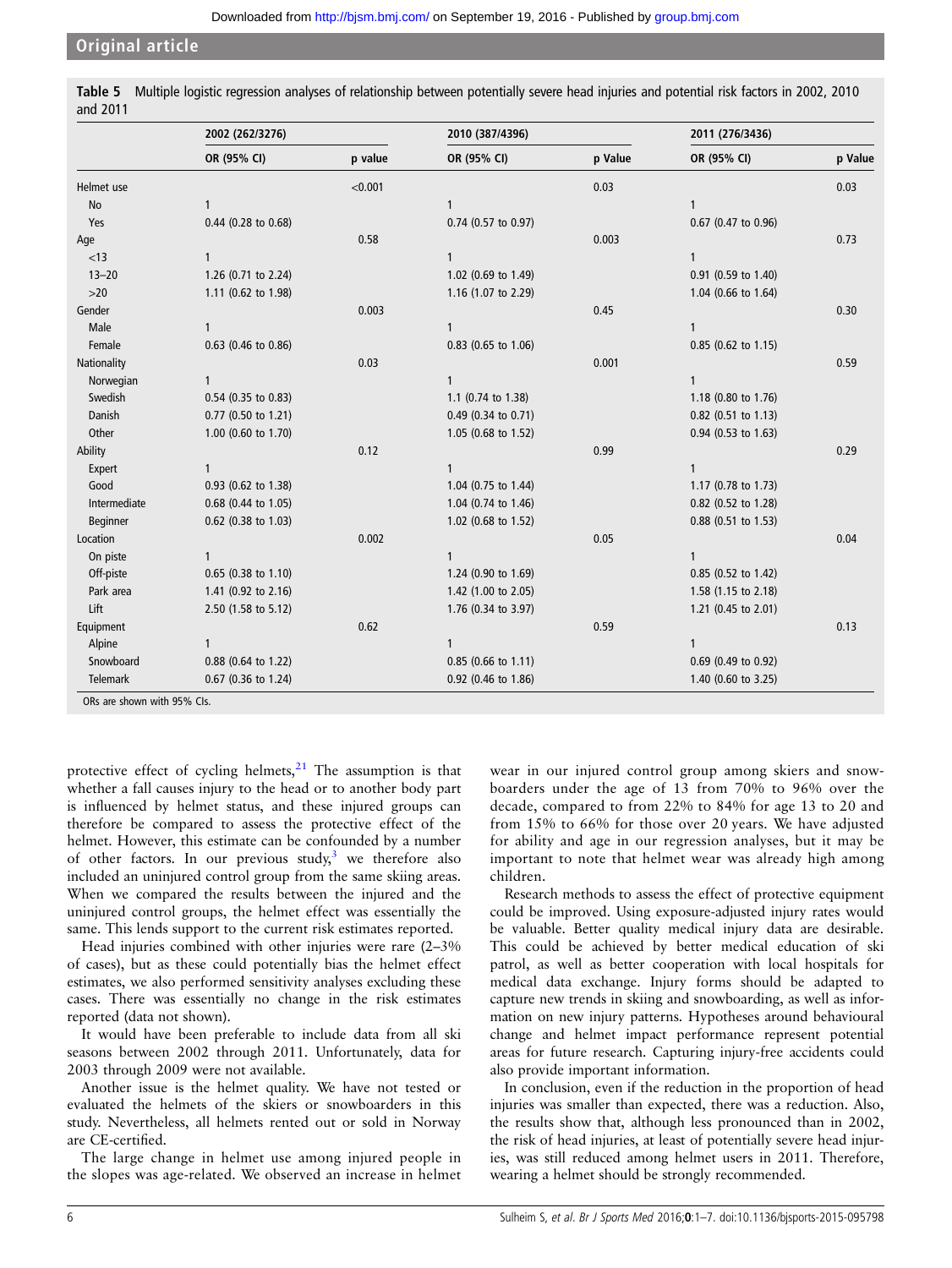# <span id="page-6-0"></span>What are the findings?

This study demonstrated an attenuated association between helmet use and risk of head injury among injured skiers and snowboarders after a decade when the vast majority had begun wearing helmets.

# How might it impact on clinical practice in the future?

Clinicians as well as the skiing resorts and ski rentals should inform skiers and snowboarders that current helmets have a limited capacity to protect the head. Skiers and snowboarders must remain aware of the risks of head injury associated with the decisions they make while skiing, thus skiing according to their capacity and skill as well as the piste challenges they encounter.

Acknowledgements The authors are indebted to Andreas Rødven, General Secretary of the Norwegian Ski Lift Association and the ski patrols at the various resorts for recording injuries.

Contributors SS and IH have performed the statistical analyses. SS have written the article, and RB and AE have contributed in preparing the manuscript for submission. The Norwegian Ski Patrols at the various resorts have recorded the injuries.

Funding The Oslo Sports Trauma Research Center has been established at the Norwegian School of Sport Sciences through grants from the Norwegian Eastern Health Corporatie, the Royal Norwegian Ministry of Culture, the Norwegian Olympic Committee and Confederation of Sport, the International Olympic Committee, and Norsk Tipping AS. Data collection was funded by the Norwegian Ski Lift Association. Helse Sør-Øst RHF.

#### Competing interests None declared.

Ethics approval The study was based on anonymised data from the Norwegian Ski Lift Association injury and marketing research databases, and the Regional Committee for Medical Research Ethics did not require ethical approval.

Provenance and peer review Not commissioned; externally peer reviewed.

### **REFERENCES**

- 1 Haid B. [Fatal ski injuries in the area surrounding the Chirurgishen Universitäts-Klinik Innspruck, 1944 to 1945]. [Arch Ortop Unfallchir](http://dx.doi.org/10.1007/BF00499205) 1955;47:105–14.
- 2 Oh S, Schmid UD. [Head-injuries in childhood caused by skiing accidents and optimal prevention]. [Z Kinderchir](http://dx.doi.org/10.1055/s-2008-1059941) 1983;38:66–72.
- Sulheim S, Ekeland A, Holme I, et al. Helmet use and risk of head injuries in alpine skiers and snowboarders. [JAMA](http://dx.doi.org/10.1001/jama.295.8.919) 2006;295:919–24.
- 4 Hagel BE, Pless IB, Goulet C, et al. Effectiveness of helmets in skiers and snowboarders: case–control and case crossover study. BMJ 2005;330:281.
- 5 Macnab AJ, Smith T, Gagnon FA, et al. Effect of helmet wear on the incidence of head/face and cervical spine injuries in young skiers and snowboarders. Inj Prev 2002;8:324–7.
- 6 Cusimano MD, Kwok J. The effectiveness of helmet wear in skiers and snowboarders: a systematic review. [Br J Sports Med](http://dx.doi.org/10.1136/bjsm.2009.070573) 2010;44:781-6.
- 7 Haider AH, Saleem T, Bilaniuk JW, et al., Eastern Association for the Surgery of Trauma Injury ControlViolence Prevention Committee. An evidence-based review: Efficacy of safety helmets in the reduction of head injuries in recreational skiers and snowboarders. [J Trauma Acute Care Surg](http://dx.doi.org/10.1097/TA.0b013e318270bbca) 2012;73:1340-7.
- Ruedl G, Kopp M, Burtscher M. The protective effects of helmets in skiers and snowboarders. **[BMJ](http://dx.doi.org/10.1136/bmj.d857)** 2011;342:d857.
- 9 Mueller BA, Cummings P, Rivara FP, et al. Injuries of the head, face, and neck in relation to ski helmet use. [Epidemiology](http://dx.doi.org/10.1097/EDE.0b013e318163567c) 2008;19:270-6.
- 10 Greve MW, Young DJ, Goss AL, et al. Skiing and snowboarding head injuries in 2 areas of the United States. [Wilderness Environ Med](http://dx.doi.org/10.1580/08-WEME-OR-244R1.1) 2009;20:234-8.
- 11 Rhugani AI, Lin CT, Ares WJ, et al. Helmet use and reduction in skull fractures in skiers and snowboarders admitted to the hospital. [J Neurosurg Pediatr](http://dx.doi.org/10.3171/2010.12.PEDS10415) 2011;7:268–71.
- 12 Hagel BE, Russell K, Goulet C, et al. Helmet use and risk of neck injury in skiers and snowboarders. [Am J Epidemiol](http://dx.doi.org/10.1093/aje/kwq039) 2010;171:1134-43.
- 13 Russell K, Christie J, Hagel BE. The effect of helmets on the risk of head and neck injuries among skiers and snowboarders: a meta-analysis. [CMAJ](http://dx.doi.org/10.1503/cmaj.091080) 2010;182:333-40.
- 14 Byrd D. Skier/Snowboarder Fatality Incidents During 2013-14 Season. [http://www.](http://www.nsaa.org) [nsaa.org](http://www.nsaa.org)
- 15 Brooks AM, Evans MD, Rivara FP. Evaluation of skiing and snowboarding injuries sustained in terrain parks versus traditional slopes. [Inj Prev](http://dx.doi.org/10.1136/ip.2009.022608) 2010;16:119-22.
- 16 Buller DB, Andersen PA, Walkosz BJ, et al. The prevalence and predictors of helmet use by skiers and snowboarders at ski areas in western North America in 2001. [J Trauma](http://dx.doi.org/10.1097/01.TA.0000078694.53320.CA) 2003;55:939–45.
- 17 Ružić L, Tudor A. Risk-taking behavior in skiing among helmet wearers and nonwearers. [Wilderness Environ Med](http://dx.doi.org/10.1016/j.wem.2011.09.001) 2011;22:291–6.
- 18 Scott MD, Buller DB, Andersen PA, et al. Testing the risk compensation hypothesis for safety helmets in alpine skiing and snowboarding. [Inj Prev](http://dx.doi.org/10.1136/ip.2006.014142) 2007;13:173-7.
- 19 Hagel B, Pless IB, Goulet C, et al. The effect of helmet use on injury severity and crash circumstances in skiers and snowboarders. [Accid Anal Prev](http://dx.doi.org/10.1016/j.aap.2004.04.003) 2005;37:103–8.
- 20 Sulheim S, Skeland A, Bahr R. Self-estimation of ability among skiers and snowboarders in alpine skiing resorts. [Knee Surg Sports Traumatol Arthrosc](http://dx.doi.org/10.1007/s00167-006-0122-x) 2007;15:665-70.
- 21 Thompson DC, Rivara FP, Thompson R. Helmets for preventing head and facial injuries in bicyclists. Cochrane Database Syst Rev 2000(2):CD001855.